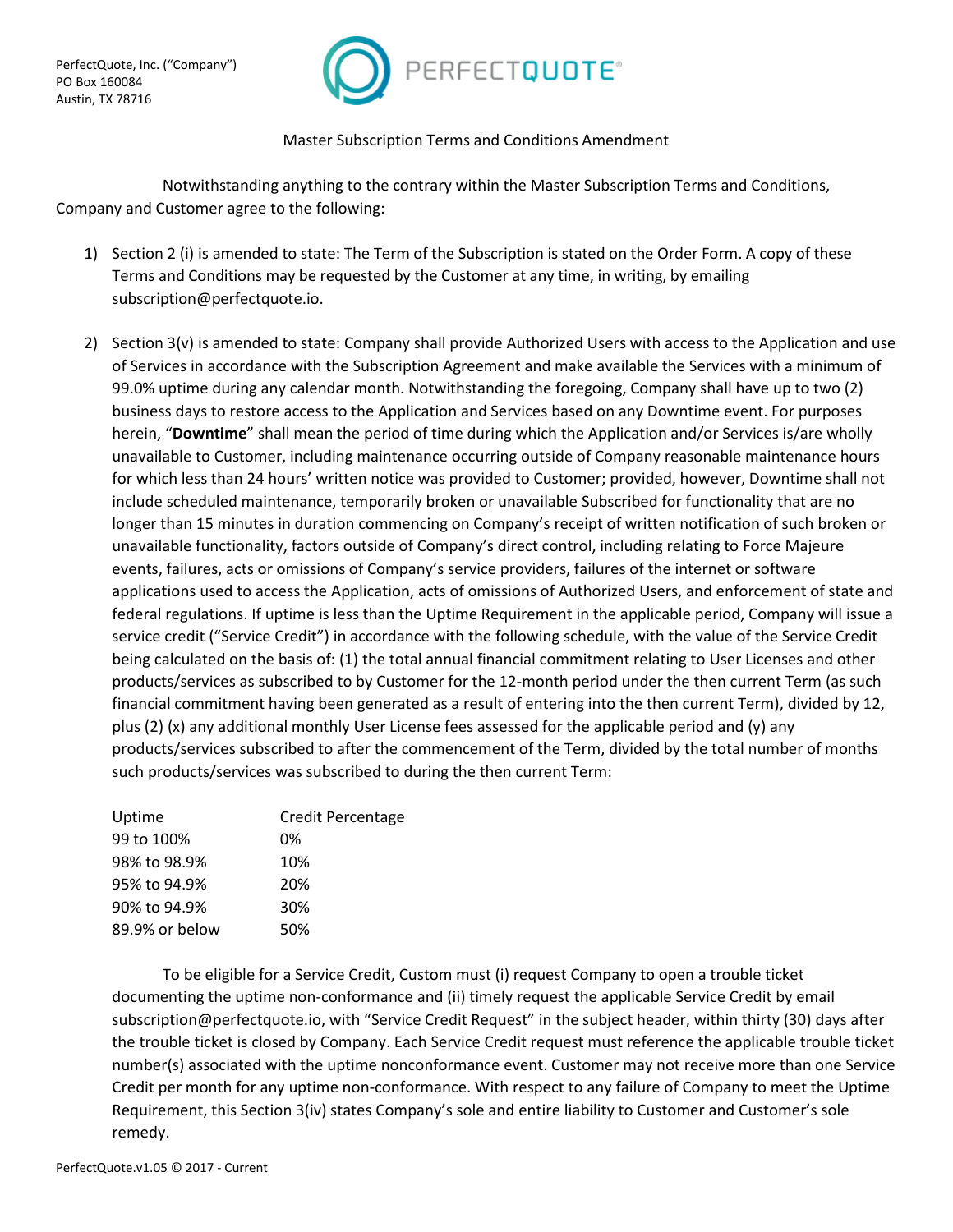

PerfectQuote, Inc. PO Box 160084 Austin, TX 78716

- 3) Section 8(i) is amended to state: Customer shall indemnify, defend and hold the Company, Company's affiliates, and Company's employees, directors, officers, and agents harmless from any liabilities, losses, damages, expenses (including reasonable attorneys' fees and costs), claims, actions, suits or proceedings (collectively, "Losses") incurred by any of the foregoing parties or made or brought against the Company by an unrelated third party to the extent arising out of or related to (i) Customer's Material Breach of the Subscription Agreement or (ii) the license granted to Company by Customer in connection with the Use of Customer Data by Company. "Use" shall be defined as Company's receiving, storing, hosting, displaying, and/or manipulating Customer Data for purposes of providing the Services to Customer. For purposes of clarification, Customer shall not indemnify Company for any Use of Customer Data that is outside of the scope of Services or where a claim arises out of the gross negligence or willful misuse of Customer Data by the Company or where a claim arises out of a breach of Sections (9) or (10). Additionally, Customer's duty to indemnify Company will not include any Losses arising out of or related to misconduct, negligence, or breach of this Subscription Agreement by the Company or any of its employees, officers, directors, agents, or subcontractors.
- 4) Section 8(ii) is amended to state: Company shall indemnify, defend and hold Customer, Customer's affiliates, and Customer's employees, directors, officers, and agents harmless from any Losses incurred by any of the foregoing parties or made or brought against Customer by an unrelated third party to the extent arising out of or related to (i) Company's Material Breach of the Subscription Agreement, (ii) Company's Use of Customer Data to the extent a claim arises out of Company's negligence or willful misuse of Customer Data or where such Use is not specifically related to the Services provided by and through the Application (including, without limitation, any Use of Blind Data), (iii) Company's failure to comply with applicable laws and regulations, (iv) arising out of any claim that the Software, the Services, or any additional services provided by Company infringes any intellectual property or commercial right, including all worldwide patents, trademarks, copyrights and moral rights and any unauthorized use of any trade secret, (v) for security incidents to the extent not occurring due to Customer's negligence, willful misconduct or breach of contract; provided, however, with respect to 8(ii)(v), in no event shall the aggregate indemnification paid by Company to Customer will exceed \$500,000. Company's duty to indemnify under this Section does not include any Losses arising out of or related to misconduct, negligence, or breach of this Subscription Agreement by Customer, Customer's affiliates, or any of Customer's employees, directors, officers, or agents.
- 5) Section 9(i)(e) is amended to state: During the Term, Customer grants the Company a non-exclusive, royalty free license to display Customer's logo in connection with the Services. Notwithstanding the foregoing, but subject to prior written approval by Customer, Company may, from time to time or at no time, use Company's logo on a non-exclusive, royalty free license basis, solely for the purpose of Company identifying that Customer maintains a Subscription or has provided a testimonial in support of the Services. At all times, Company acknowledges Customer's exclusive right, title and interest in and to the logos that Customer provides to Company and Company shall not acquire any right of any kind in the logos as a result of Company's use thereof. Customer may revoke the license provided to Company herein this Section (9)(i)(e), at any time, by providing written request to legal@perfectquote.io.
- 6) Section 9(ii)(c) is amended to state: Customer grants to Company a perpetual, non-exclusive, transferable, sublicensable, royalty free license to use Customer Data to collect, develop, create, extract or otherwise generate statistics and other information and to otherwise compile, synthesize and analyze such Customer Data in a manner whereby it would not be possible for any individual to (i) reidentify the Customer Data, (ii) identify any Authorized Users or vendors of the Customer that may have generated the Customer Data, (iii) identify the